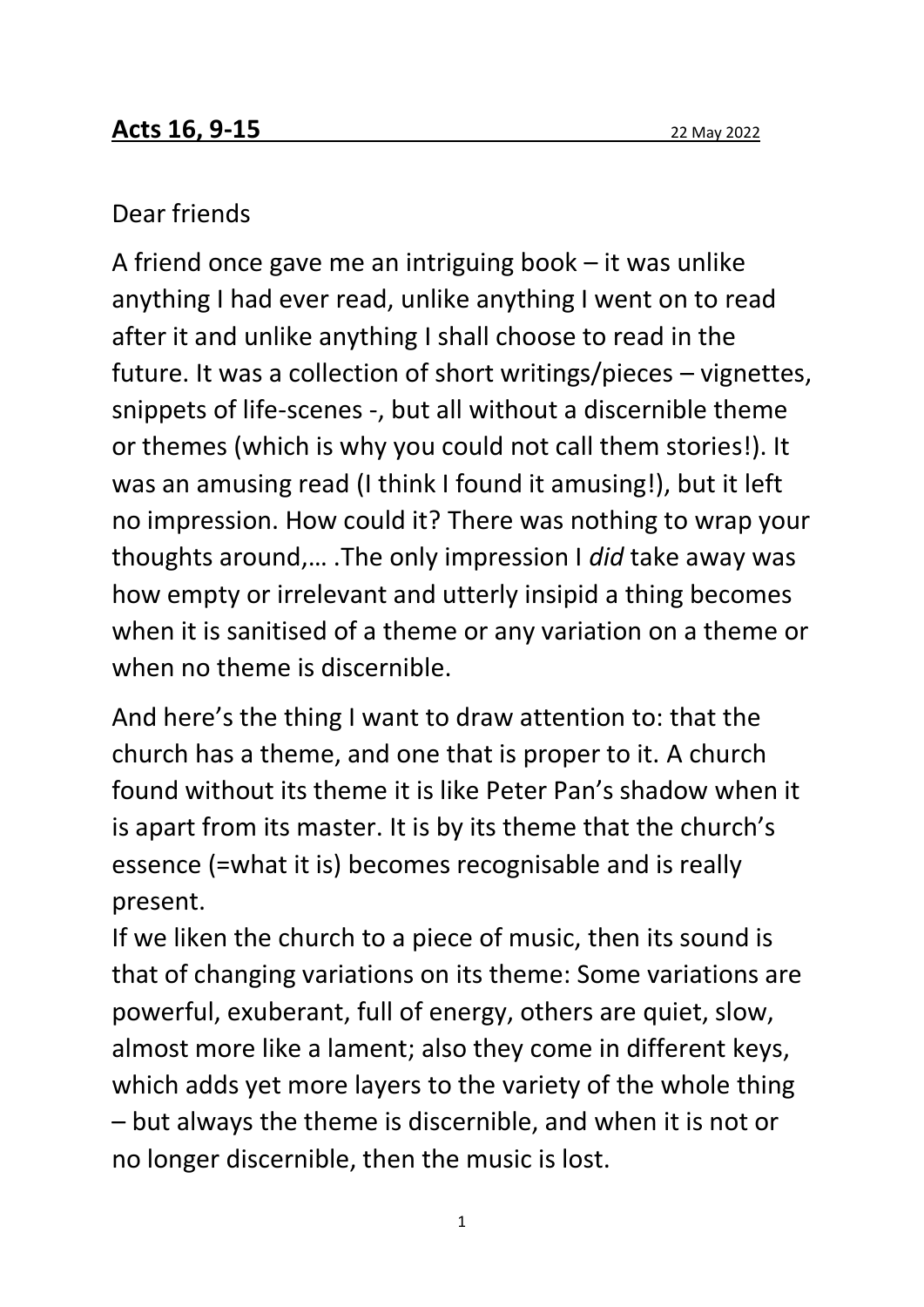The church's theme is *mission*, specifically, as we saw over the past few Sundays, *God's mission through Jesus Christ*: God's mission to make good on his promise to help us in Jesus Christ, his life, death and resurrection and his ongoing presence as the exalted Lord. As Jesus said to his disciples after his resurrection (incidentally: for their forward planning!): "*As the Father has sent me, even so I am sending you. Receive the Holy Spirit. If you forgive the sins of any, they are forgiven them; if you withhold forgiveness from any, it is withheld."* (Jn.20,21-23) Or again: "*All authority in heaven and on earth has been given to me. Go therefore and make disciples of all nations, baptizing them in the name of the Father and of the Son and of the Holy Spirit, teaching them to observe all that I have commanded you. And behold, I am with you always, to the end of the age."* (Mt.28,18-20)

The church's theme is mission. And it is in the church's missionary activities, like variations on a theme, that the church is in tune with its theme. This theme must be discernible. I remember the words of a professor who made this point very succinctly, by saying: "A church that does not carry out its commission ( = does not sound its theme) is effectively de-commissioning itself", echoing Jesus' warning about salt becoming saltless and therefore pointless.

What we are looking at here is a missionary activity of the early church. And we learn some vital clues about how the church's theme is carried on. Two things need to be highlighted, for the fact that both of them show what drives a church to remain true to its theme.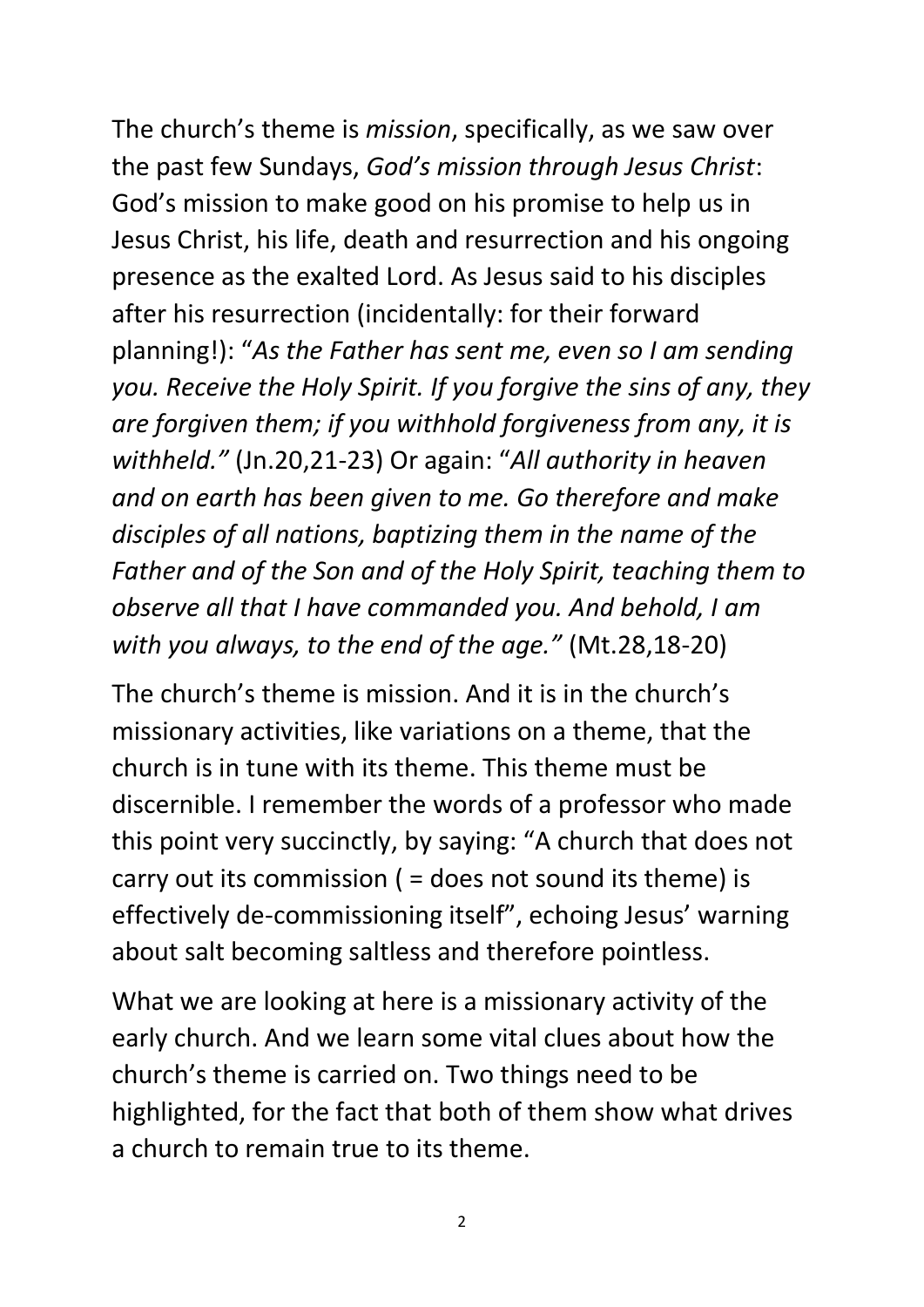One is the place in it all of God's guidance and guiding. Paul's missionary activity in Macedonia is initiated by the vision sent to him in the night of a man who urges him with the words: "*Come over to Macedonia and help us."* Paul confers with his friends and associates; there is a process of discerning, of owning the vision together and come to a conclusion about whether it is or is not God calling. This process, although it did not take long in that instance, will have involved prayer along with the recognition and belief that the Lord *does* guide his church.

There is always for all missionary activity of the church the initiating moment that is God's guidance and guiding. This is in the hands of God and in its working remains for the church a mystery – not to be disposed over but believed. The church never initiates its missionary activity in any true sense but under the governance and guidance of the Lord. Does this mean, then, that the church depends on the experience of visions like that of Paul to initiate real missionary activity? The answer is no, and Paul himself shows

this clearly. Often in the book of Acts the Lord's guidance is picked up and responded to through the very normal and unspectacular process of following the promptings of the heart by way of reasoning, discussing, thinking, planning etc. Sometimes also, as Paul attests in his letters, the Lord's guidance only appears in the frustration of the church's own plans, leading it into a period of waiting and repenting and seeking.

But although the church does not (ever or in any case) dispose over God's governance and guiding – so that it could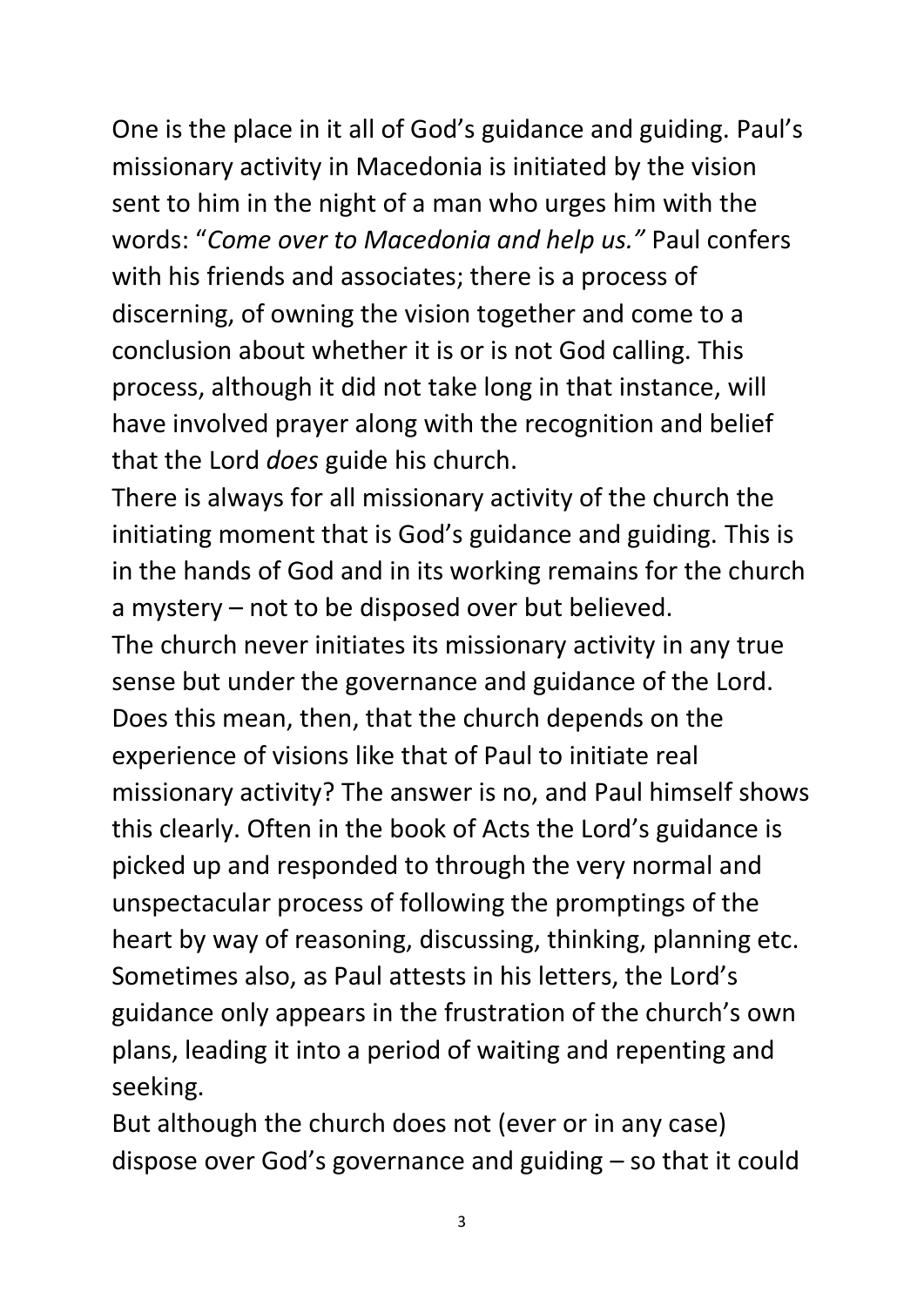assume that what the church does God does, or claim God's guidance for anything it chooses to do -, what is necessary is for the church to be praying for guidance, which it will only do if it believes in the reality of such guidance and the need for it; what is necessary is for the church to discern the word of God in reliance upon the Holy Spirit, because God's mission is by his word; what is necessary is for the church to hear the call "Come and help us!" and to know that it is a call for the Gospel, the witness of Jesus Christ: a church that is ashamed of the Gospel has abandoned its theme and cannot help a world weighed down by sin and death (alienated from God).

The other thing to be highlighted with regard to the church's missionary activity appears in what is said of Lydia. Gathering by the river, presumably for prayer, a group of women were joined by Paul and his friends, who sat down and spoke to them. In the course of Paul's preaching, it is said of one of the women who heard, Lydia, that "*the Lord opened her heart to pay attention to what was said by Paul."* This woman came to faith and was baptised, even with all her household. But this is not just interesting, it reveals a deep truth at the heart of all missionary activity: that faith in Jesus – the goal of the church's missionary activity, the help the heart calls for  $$ is God's work, is his doing, is by an act of divine revelation. Many heard, down by that river, but the heart needed opening in order to pay attention to the Gospel, for that is what Paul was speaking, to pay attention, that is, to Christ, the power and wisdom of God, to pay attention to Christ, the love of God and the fullness of life.